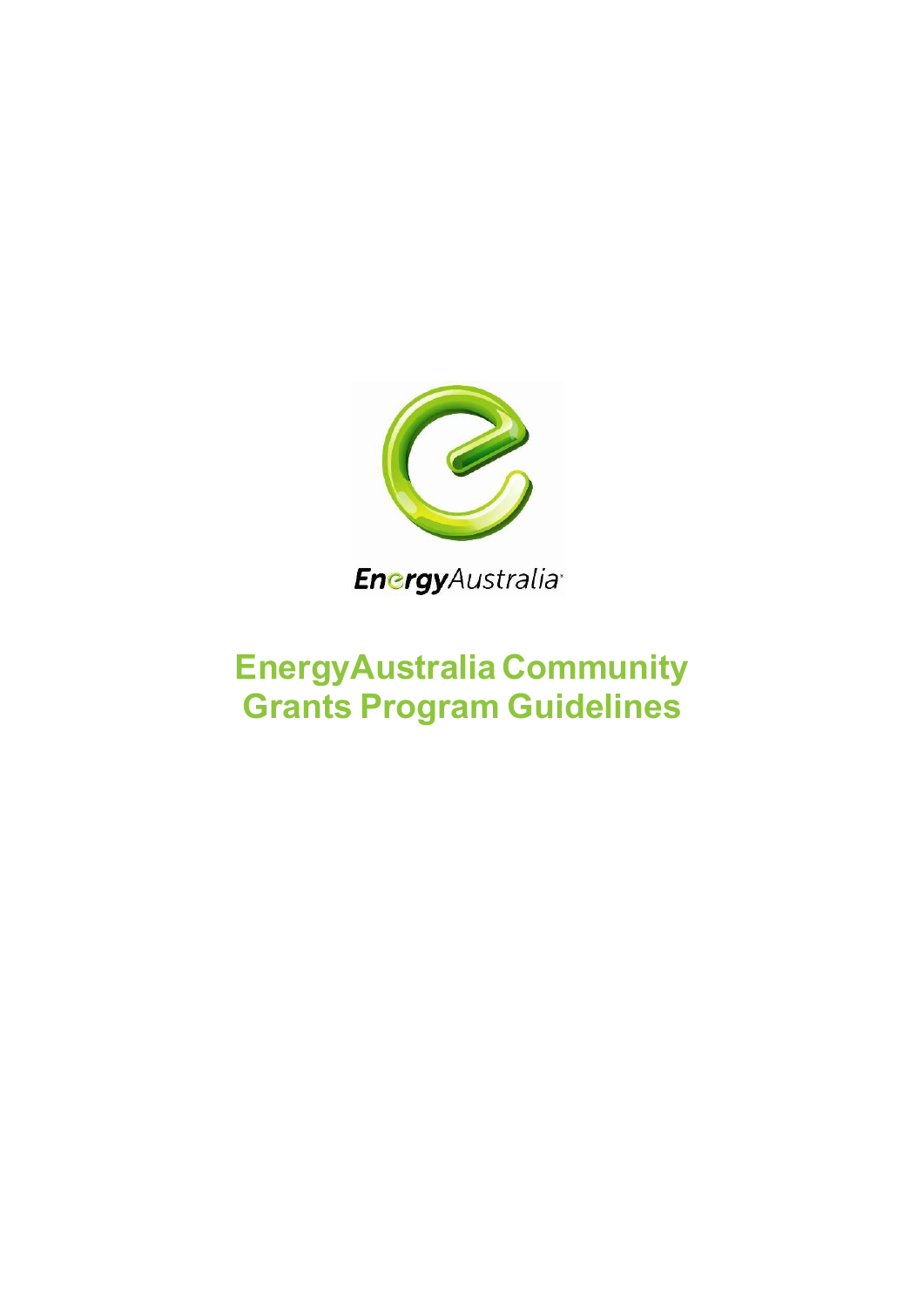

# **EnergyAustralia Community Grants**

As a member of the Lithgow region, we are committed to making a positive contribution to our local community. This year, we will distribute up to \$60,000 in grant funding (across two grant periods) to local organisations who can address key social issues currently facing our region. We accept grant applications for funding of up to \$10,000 per project.

# **Guidelines**

### *Geographic area*

We encourage local organisations addressing issues or delivering services in the Lithgow region to apply. Emphasis will be placed on areas closest to the Mt Piper power station.

#### *Selection Criteria*

EnergyAustralia has two priority areas for grant funding. To be considered for funding, activities should address one of these areas:

- **Education:** Funding aimed at promoting education and knowledge acquisition. This can include programs with a social or environmental focus and organisations which support career or skill development.
- **Social inclusion:** Funding aimed at facilitating social inclusion. This is aimed at initiatives that support community cohesion and can include such things as men's sheds, upgrading communal facilities, improving local amenities and supporting vulnerable community members.

Applications will be reviewed against these criteria:

- **The organisation:** The applicant has a clear purpose, clearly understands who it is targeting and how it addresses the issue.
- **Social Issue:** The issue is important to the local community and addresses one of the outlined priority areas.
- **Funding:** The proposal clearly outlines how donated funds will be utilised. The grant amount should cover a significant part, if not all, of the total project cost.
- **Measures:** There are measures in place to evaluate project success.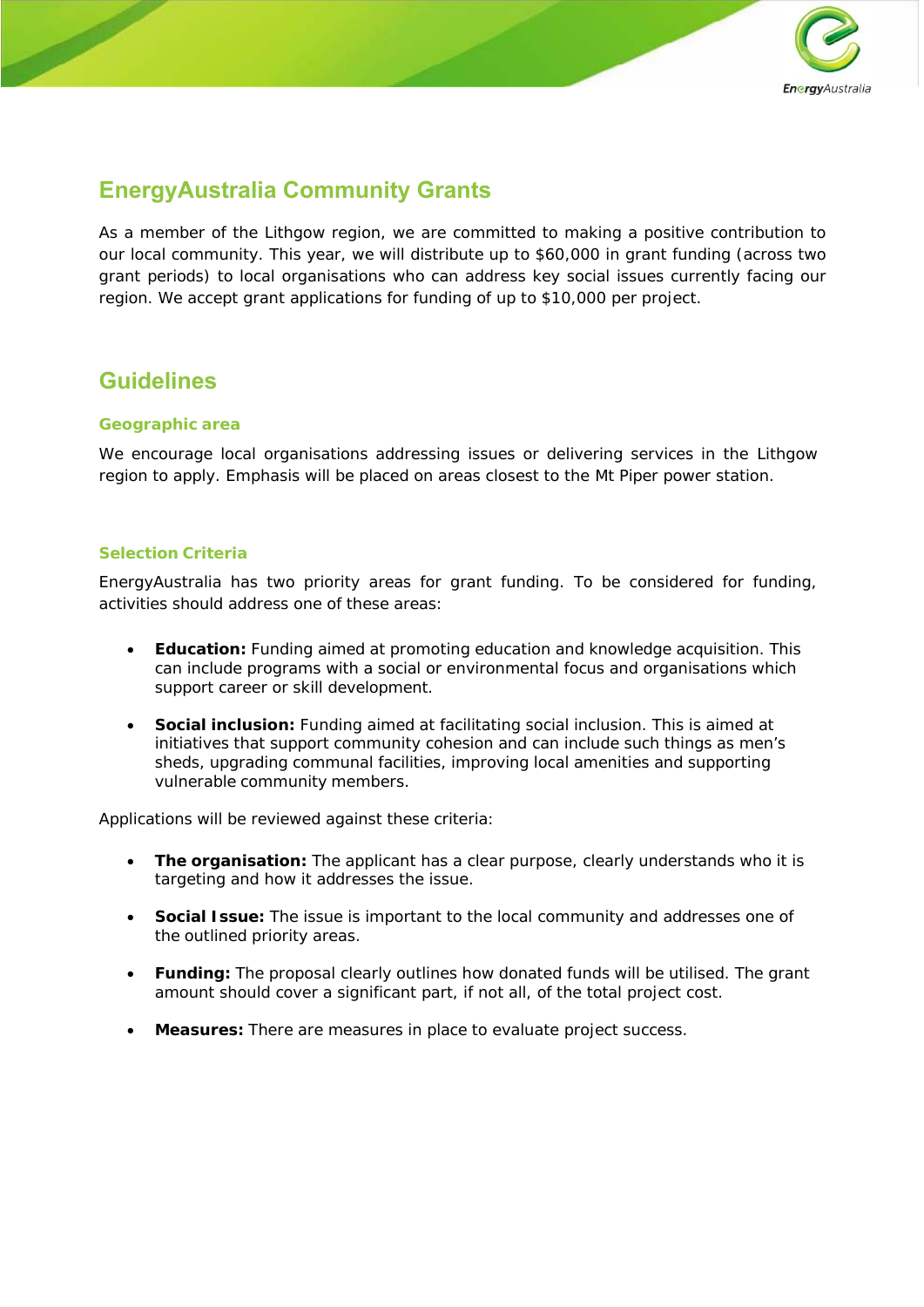

## *Exclusions*

EnergyAustralia's social investment programme will not provide funding for:

- Political parties
- Programs/projects/activities with an exclusive religious focus
- International aid appeals (with the exception of Disaster Relief Donations)
- General appeals $1$
- Indirect fund-raising purposes $2$
- Fund-raising projects such as charity dinners, auctions, fetes
- Social activities (e.g. industry golf days)
- Membership of community organisations
- Overseas travel
- Sports teams (e.g. covers paying for uniforms, membership fees etc.)<sup>3</sup>
- An individual person (or group) seeking support for personal interests<sup>4</sup>
- Organisations that promote controversial issues or spokespeople that may damage EnergyAustralia's reputation
- Initiatives supported by a direct competitor to EnergyAustralia
- For profit organisations
- Major or business-related sponsorships
- Proposals that do not align with our criteria

#### *Submitting your application*

Please submit applications by email to: community@energyaustralia.com.au

<sup>&</sup>lt;sup>1</sup> General appeals include funding requests not attached to a specific project, event or initiative.

<sup>2</sup>*Indirect fundraising* includes requests to support an event which is raising funds for another group or goal (e.g. a national charity). Organisations raising funds for a specific purpose can request a direct contribution towards their project.

<sup>3</sup>*Sports teams (e.g. covers paying for uniforms, membership fees* etc.) excludes requests to cover things such as uniforms or travel costs. However, EnergyAustralia will consider requests to improve an amenity that is used by the general public.

<sup>&</sup>lt;sup>4</sup> An individual person (or group) seeking support for personal interests includes funding requests for an individual's sole benefit. For example raising funds for a student's exchange program or requesting funding for prizes/awards given to individuals.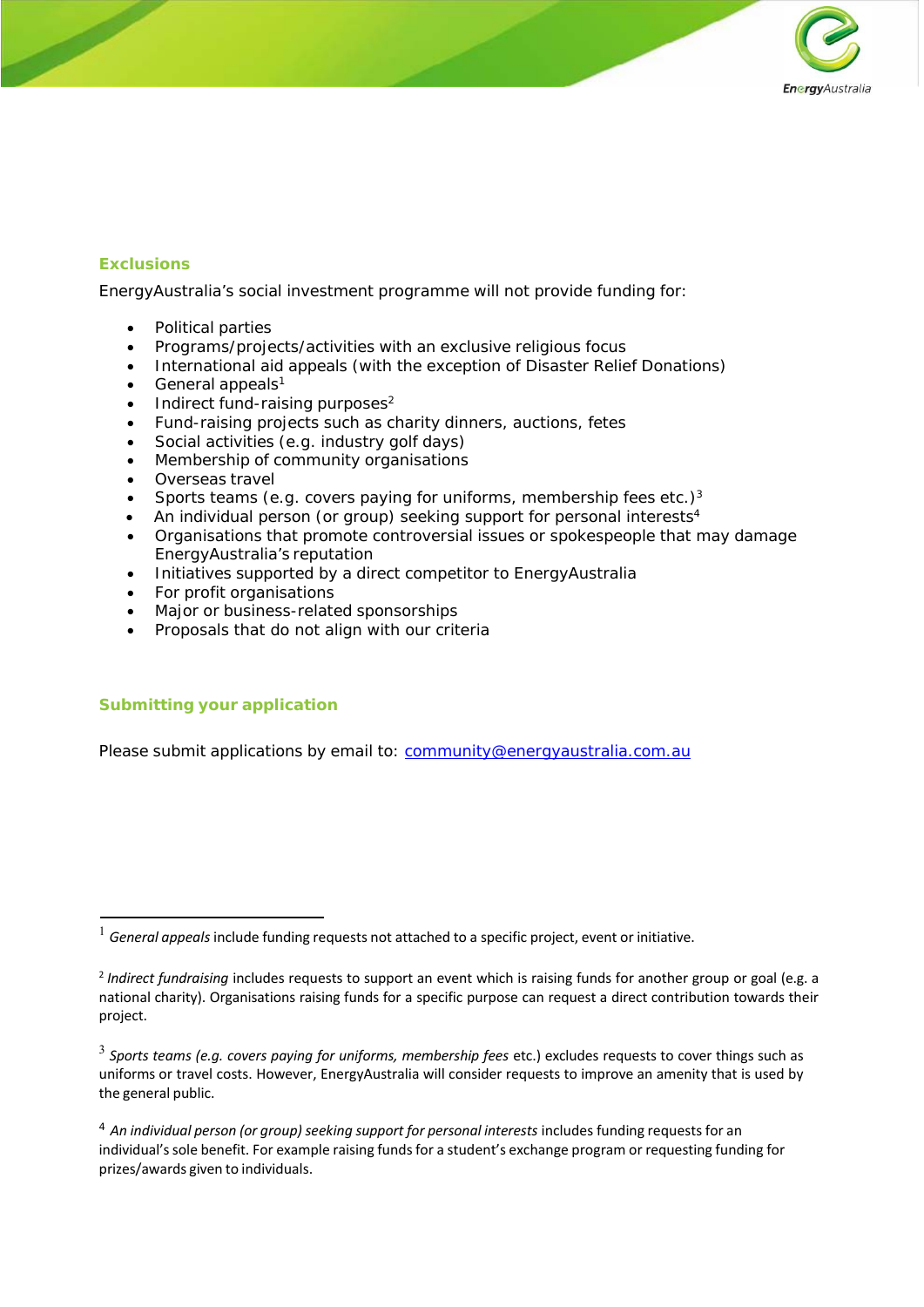

# **TERMS AND CONDITIONS**

These Terms and Conditions are to be read in conjunction with the relevant EnergyAustralia Community Grants Program application form provided to you by EnergyAustralia (**Application Form**). In submitting an application to the Fund, applicants are deemed to have accepted these terms and conditions applying to the application process and any subsequent funding which may be granted by EnergyAustralia from the Fund. For any questions regarding these Terms and Conditions contact us via email: community@energyaustralia.com.au

### **1. Who is eligible to apply?**

Applications will only be accepted from organisations, and not individuals. Applications for funding will be considered from organisations that:

- (a) deliver education or social inclusion projects or services to residents in the communities in which EnergyAustralia operates;
- (b) pursue objectives of significant and demonstrable benefit to the local or regional community; and
- (c) best address the selection criteria outlined in the Application Form.

#### **2. How and when to apply**

- (a) Applications must:
	- (i) be made using the relevant Application Form;
	- (ii) be made directly by the organisation (applications on behalf of individuals or third parties will not be accepted);
	- (iii) identify specific objectives or problems and present respective plans and solutions;
	- (iv) show that the project is planned around an achievable timetable and budget;
	- (v) be able to demonstrate that the project is directed at solving problems in a sustainable way rather than providing short-term relief from symptoms or long-term dependency; and
	- (vi) build in reporting and evaluation of the project.
- (b) Applicants can apply for funding grants from EnergyAustralia of up to a maximum of \$10,000 (**Funds**). Only one application may be submitted for each organisation for each round of funds.
- (c) Application closing dates are listed in the Application Form (**Application Period**).
- (d) Applicants are advised not to include original documents, videos, audiocassettes or models with their application. Where relevant, however, annual reports or other publicity material may be included with the application. EnergyAustralia will not be responsible for loss or damage to any documents, information or items which are included in or as part of an application.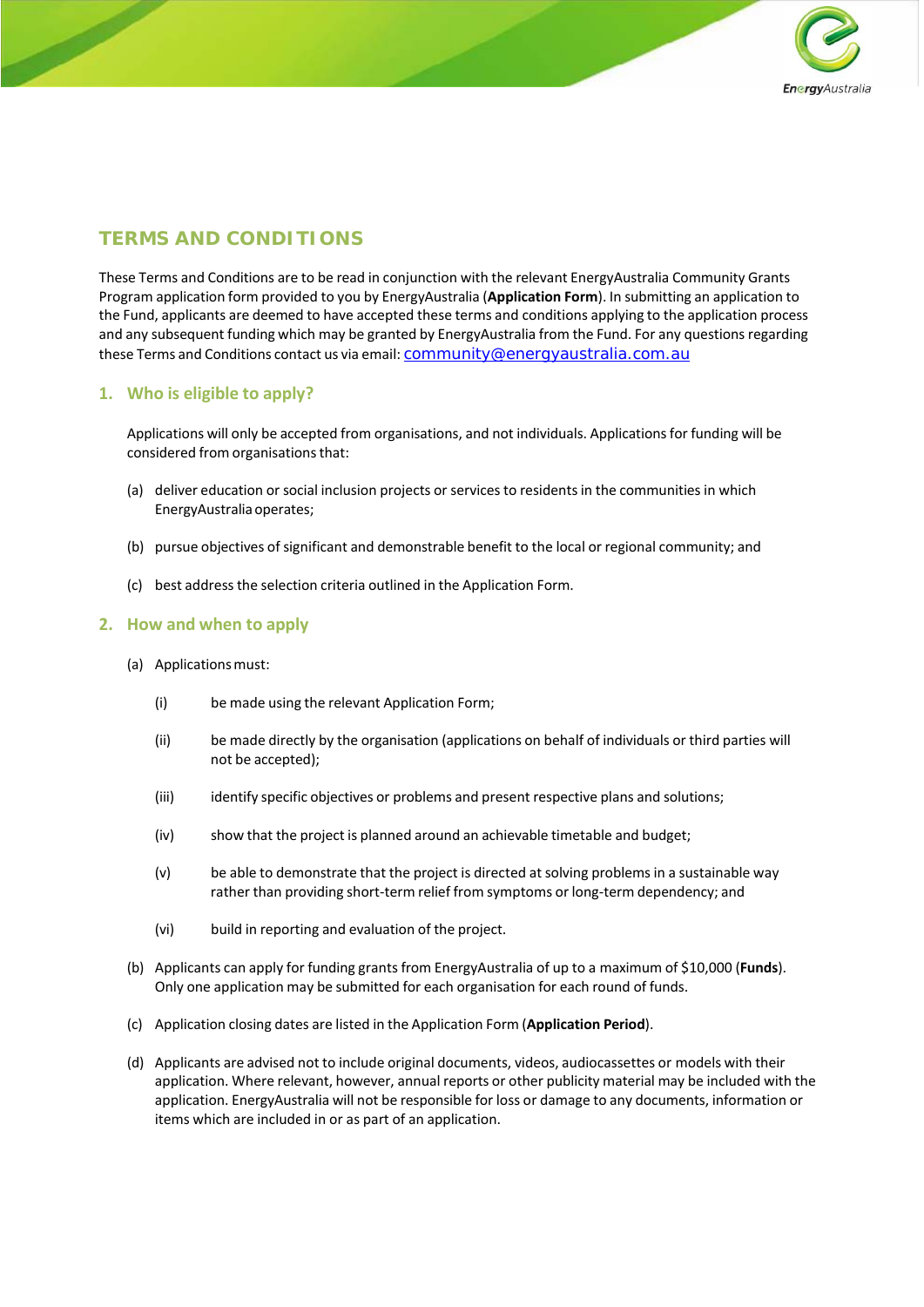

(e) Applications must be received within the Application Period and must be either emailed or posted. Posted applications must have a date‐stamp on or before the closing date of the relevant Application Period. Applications postmarked or emailed after the closing date will not be accepted.

## **3. Assessment of your application**

The procedure for assessing applications is intended to operate as follows:

- (a) Formal assessment procedure begins based on funding and eligibility criteria and terms and conditions. This will include establishing that the application:
	- (i) meets the eligibility and funding criteria set out in these guidelines; and
	- (ii) has been completed satisfactorily and is accompanied by the appropriate documentation.
- (b) Any decision to grant or not grant funding from the Fund will be made in EnergyAustralia's sole and absolute discretion.
- (c) EnergyAustralia will endeavour to notify successful applicants within eight weeks of the applications closing date. Successful applicants will be notified by email. EnergyAustralia may extend the period for considering applications and notifying applicants at its sole discretion and without notifying applicants.
- (d) EnergyAustralia will send successful applicants an offer for funding from the Fund (**Letter of Offer**). Successful applicants may also be required to enter into a separate funding agreement with EnergyAustralia, which will set out additional requirements, obligations and terms and conditions in relation to the funding granted.
- (e) Funding will be distributed to successful applicants in accordance with the relevant Letter of Offer (if accepted by the applicant). EnergyAustralia will not be required, and does not intend to provide reasons for any decisions made in relation to any refusal to make a grant or any amount that is determined to be granted.

EnergyAustralia reserves the right, in its sole and absolute discretion, to modify the processes outlined in this section or to follow a different assessment process.

### **4. Provision and usage of funds**

- (a) EnergyAustralia will provide the successful applicant(s) (**Recipient**) with funding from the Fund either in a one off payment or ongoing payments (subject to any milestones determined by EnergyAustralia being satisfied) for the amount determined by EnergyAustralia in its sole and absolute discretion. The Recipient must sign and return the Letter of Offer for funding from EnergyAustralia, and any separate funding agreement (if required by EnergyAustralia), before any funds are distributed.
- (b) The funding amount must only be used and applied solely for the purpose of the project stated in the application and Letter of Offer from EnergyAustralia.
- (c) The Recipient must keep accurate and complete written records (including financial records) relating to the expenditure of the funding granted on the project (**Project Records**). Recipients must also provide written reports on the progress and results of the funded project, including details of funding expenditure. All Project Records must be made available to EnergyAustralia or its authorised representative at all reasonable times for inspection, audit or reproduction for a period of at least seven years from the date of the grant of funding.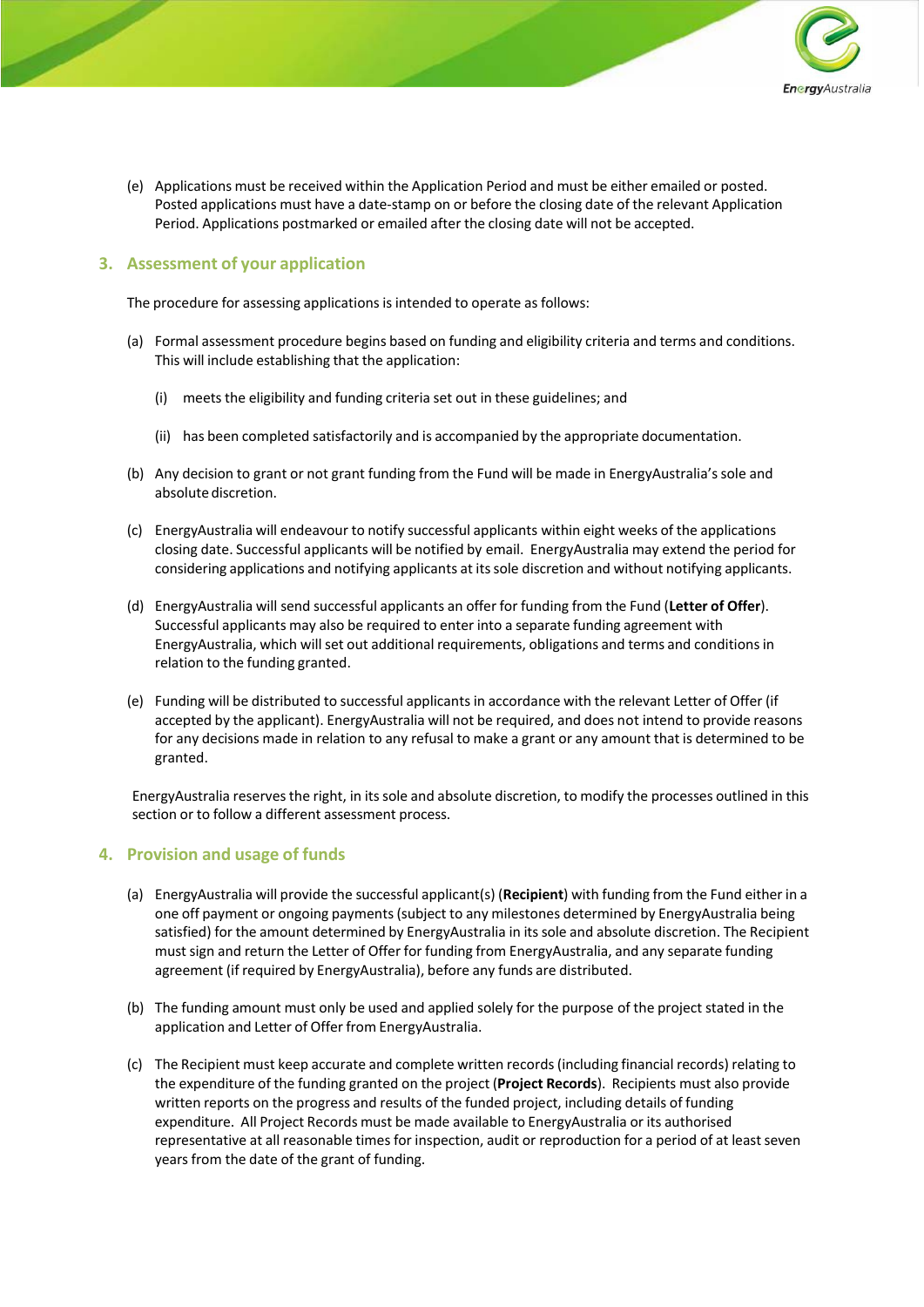

- (d) Recipients who receive two or more consecutive years of funding are required to supply a report annually in the form required by EnergyAustralia. Continued funding will depend on the progress of the funded projects and the achievement of stated objectives.
- (e) Expenditure of the funds granted must be completed within six months of the grant, unless otherwise arranged with and approved by EnergyAustralia. The Recipient must repay to EnergyAustralia any amounts which are not expended within this time, unless otherwise arranged with and approved by EnergyAustralia.
- (f) The Recipient must complete and provide to EnergyAustralia a detailed summary of the outcomes of the project (**Project Update Form**). The Project Update Form must be provided to EnergyAustralia within four weeks of the end date of the project or seven months of receiving the grant, whichever is earlier. Failure to supply the Project Update Form will automatically disqualify the Recipient from applying for funding in future Application Periods.
- (g) If the Recipient is registered for GST, the amount of the funding will be grossed up to include the GST amount, subject to a tax invoice being provided to EnergyAustralia.

#### **5. Withdrawal or repayment of funds**

- (a) EnergyAustralia reserves the right to withdraw funding, in its sole and absolute discretion, if funding criteria are not met by the Recipient.
- (b) If the Recipient is in breach of these Terms and Conditions, or it is subsequently determined that the Recipient was not eligible for the Funds, the Recipient must repay to EnergyAustralia any Funds the Recipient had received.
- (c) If, at any time, the stated purpose of the project is no longer possible or cannot be completed in the manner described in the application and proposal submitted to EnergyAustralia, the Recipient must advise EnergyAustralia and the Recipient must return any remaining unspent amount of the funding provided to EnergyAustralia within two weeks of this becoming apparent. However, EnergyAustralia may (in its sole and absolute discretion) agree to a variation to the purpose and project provided that the variation of the project still meets the initial funding criteria.
- (d) EnergyAustralia will not be responsible for any additional project costs, nor obliged to pay any monies additional to the amount granted from the Fund.

### **6. Promotion of Recipient and EnergyAustralia**

- (a) EnergyAustralia's financial assistance to the Recipient's activity/project must be acknowledged, regardless of the amount of funding. The Recipient must display the EnergyAustralia logo, or state in writing that EnergyAustralia has funded the project. EnergyAustralia may not be referred to for any purposes outside of the project. Acknowledgement guidelines and logos will be supplied by EnergyAustralia.
- (b) All advertising, signage, media releases and other promotional material that contains the EnergyAustralia logo must be submitted to and approved by EnergyAustralia prior to its production and release. The Recipient must compensate EnergyAustralia for any loss or damage suffered by EnergyAustralia as a result of any unauthorised use by the Recipient of EnergyAustralia's intellectual property (including its logo).
- (c) EnergyAustralia may promote the Fund and any organisation that is awarded funds. Successful applicants agree to be included in various promotional, media, communication and marketing material and will cooperate with EnergyAustralia in promoting the Fund.